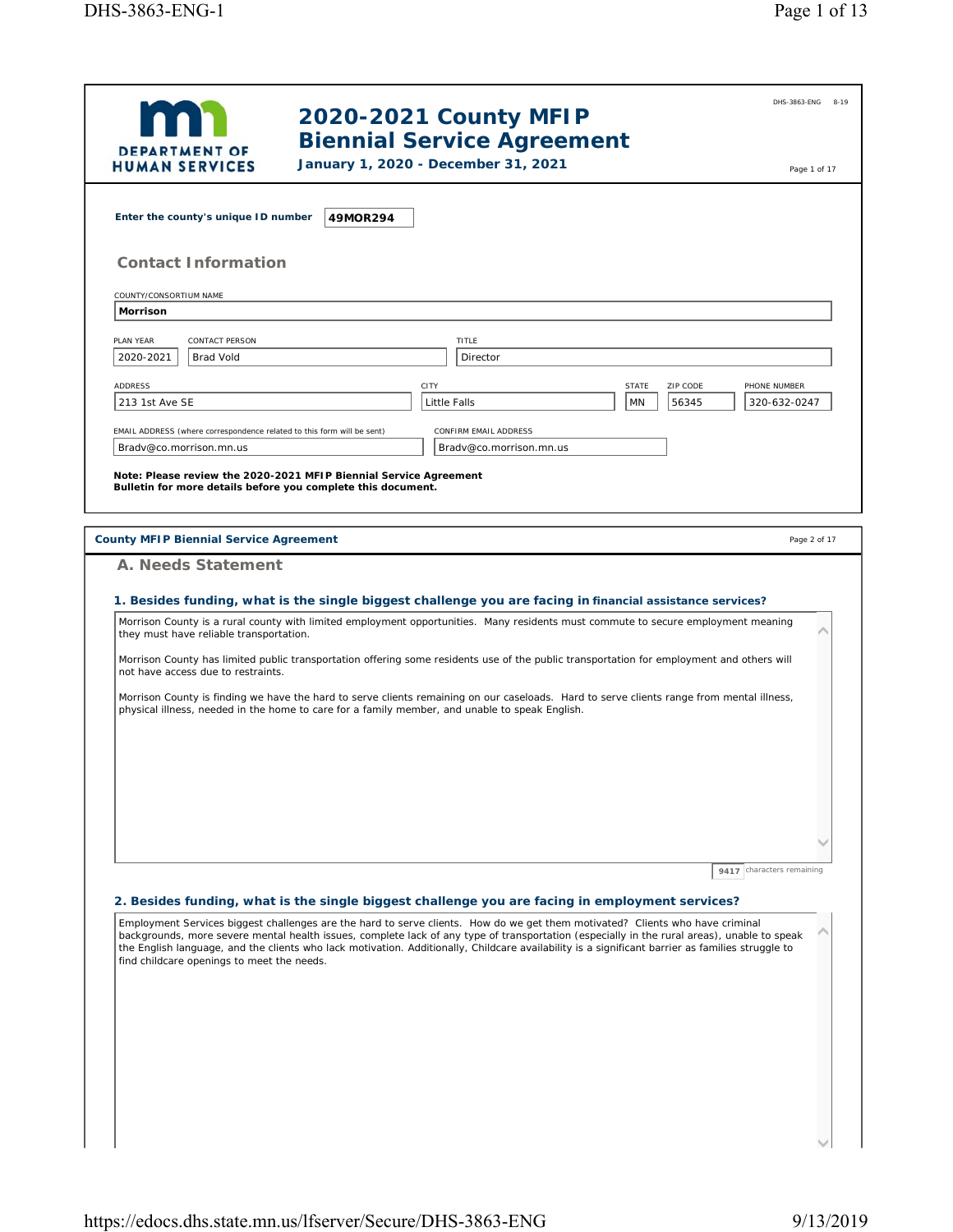|                                               |                                           |                                |                         | 3. Identify the strengths in your community that you are most proud of that benefit MFIP/DWP families.                                                                                                                                                                                                                                                                                                                                                                                                                                                                                                             | characters remaining |
|-----------------------------------------------|-------------------------------------------|--------------------------------|-------------------------|--------------------------------------------------------------------------------------------------------------------------------------------------------------------------------------------------------------------------------------------------------------------------------------------------------------------------------------------------------------------------------------------------------------------------------------------------------------------------------------------------------------------------------------------------------------------------------------------------------------------|----------------------|
|                                               |                                           |                                |                         |                                                                                                                                                                                                                                                                                                                                                                                                                                                                                                                                                                                                                    | characters remaining |
|                                               |                                           |                                |                         |                                                                                                                                                                                                                                                                                                                                                                                                                                                                                                                                                                                                                    |                      |
| <b>County MFIP Biennial Service Agreement</b> |                                           |                                |                         |                                                                                                                                                                                                                                                                                                                                                                                                                                                                                                                                                                                                                    | Page 3 of 17         |
| A. Needs Statement (continued)                |                                           |                                |                         |                                                                                                                                                                                                                                                                                                                                                                                                                                                                                                                                                                                                                    |                      |
|                                               |                                           |                                |                         | 3. What strengths and resources do you have available to address the needs of your participants?<br>Please check all the resources available to participants in your service area and check whether the resource is available within MFIP<br>financial or employment services "in-house" or from a partner organization (county resources with developed connections to MFIP),<br>and/or an external community resource or both. If you lack sufficient resources in your area, check the Resource Gaps column, even<br>if there are some resource sources. Add any "other" resources that you consider necessary. |                      |
| <b>MFIP</b><br><b>Resources</b>               | Partner<br><b>Resources</b>               | Community<br><b>Resources</b>  | Resource<br>Gaps        |                                                                                                                                                                                                                                                                                                                                                                                                                                                                                                                                                                                                                    |                      |
|                                               | ⊻                                         |                                |                         | ABE/GED                                                                                                                                                                                                                                                                                                                                                                                                                                                                                                                                                                                                            |                      |
| ☑                                             | ⊻                                         |                                |                         | Adult/elder services                                                                                                                                                                                                                                                                                                                                                                                                                                                                                                                                                                                               |                      |
| ⊽                                             | ☑                                         | $\mathbf{I}$                   |                         | Career planning                                                                                                                                                                                                                                                                                                                                                                                                                                                                                                                                                                                                    |                      |
| ☑                                             | ⊽                                         | $\vert \ \ \vert$              |                         | Childcare funds                                                                                                                                                                                                                                                                                                                                                                                                                                                                                                                                                                                                    |                      |
|                                               | ⊻                                         |                                |                         | Chemical health services                                                                                                                                                                                                                                                                                                                                                                                                                                                                                                                                                                                           |                      |
| ☑                                             | ☑                                         | $\overline{\phantom{a}}$       |                         | Computer lab access                                                                                                                                                                                                                                                                                                                                                                                                                                                                                                                                                                                                |                      |
| ☑                                             |                                           | П                              |                         | Credit counseling/financial literacy                                                                                                                                                                                                                                                                                                                                                                                                                                                                                                                                                                               |                      |
| $\Box$                                        | $\overline{\blacktriangledown}$<br>$\Box$ | $\Box$<br>$\blacktriangledown$ | $\Box$<br>П             | English Language Learner (ELL)<br>Food shelf                                                                                                                                                                                                                                                                                                                                                                                                                                                                                                                                                                       |                      |
|                                               | $\Box$                                    | $\blacktriangledown$           | LI                      | Housing assistance                                                                                                                                                                                                                                                                                                                                                                                                                                                                                                                                                                                                 |                      |
| $\blacktriangledown$                          | $\blacktriangledown$                      | ⊔                              |                         | Job club                                                                                                                                                                                                                                                                                                                                                                                                                                                                                                                                                                                                           |                      |
| $\blacktriangledown$                          | $\blacktriangledown$                      | ⊔                              | $\mathsf{L}$            | Job development                                                                                                                                                                                                                                                                                                                                                                                                                                                                                                                                                                                                    |                      |
| $\blacktriangledown$                          | ✔                                         | Ш                              | Ш                       | Job placement                                                                                                                                                                                                                                                                                                                                                                                                                                                                                                                                                                                                      |                      |
| ☑                                             | ✔                                         | $\mathsf{L}$                   | $\mathsf{L}$            | Job retention                                                                                                                                                                                                                                                                                                                                                                                                                                                                                                                                                                                                      |                      |
| ⊻                                             | ☑                                         | ⊔                              | $\mathsf{L}$            | Job search workshops                                                                                                                                                                                                                                                                                                                                                                                                                                                                                                                                                                                               |                      |
|                                               | ☑                                         | Ш                              | $\mathsf{L}$            | Mental health services<br>On-the-job training program                                                                                                                                                                                                                                                                                                                                                                                                                                                                                                                                                              |                      |
| ☑<br>⊻                                        | ✔<br>✔                                    | $\mathsf{L}$<br>⊔              | $\mathsf{L}$<br>$\perp$ | Post-secondary education planning                                                                                                                                                                                                                                                                                                                                                                                                                                                                                                                                                                                  |                      |
| $\blacktriangledown$                          | ✔                                         | Ш                              | Ш                       | Short-term training                                                                                                                                                                                                                                                                                                                                                                                                                                                                                                                                                                                                |                      |
| $\overline{\phantom{a}}$                      | ✔                                         | ⊔                              | $\mathsf{L}$            | Supported work / paid work experience                                                                                                                                                                                                                                                                                                                                                                                                                                                                                                                                                                              |                      |
| $\blacktriangledown$                          | ☑                                         | □                              | $\mathsf{L}$            | Transportation assistance (gas cards, bus cards)                                                                                                                                                                                                                                                                                                                                                                                                                                                                                                                                                                   |                      |
| ☑                                             | ✔                                         | □                              | $\mathsf{L}$            | Vehicle repair funds                                                                                                                                                                                                                                                                                                                                                                                                                                                                                                                                                                                               |                      |
|                                               | $\Box$                                    | $\blacktriangledown$           | $\Box$                  | Volunteer opportunities                                                                                                                                                                                                                                                                                                                                                                                                                                                                                                                                                                                            |                      |
| $\overline{\blacktriangledown}$               | ☑                                         | ⊔                              |                         | Youth program                                                                                                                                                                                                                                                                                                                                                                                                                                                                                                                                                                                                      |                      |
|                                               | $\mathcal{L}$<br>$\Box$                   | Ш<br>⊔                         | $\mathsf{L}$<br>U       | Other<br>Other                                                                                                                                                                                                                                                                                                                                                                                                                                                                                                                                                                                                     |                      |
| $\Box$                                        | $\Box$                                    | $\Box$                         | $\mathsf{L}$            | Other                                                                                                                                                                                                                                                                                                                                                                                                                                                                                                                                                                                                              |                      |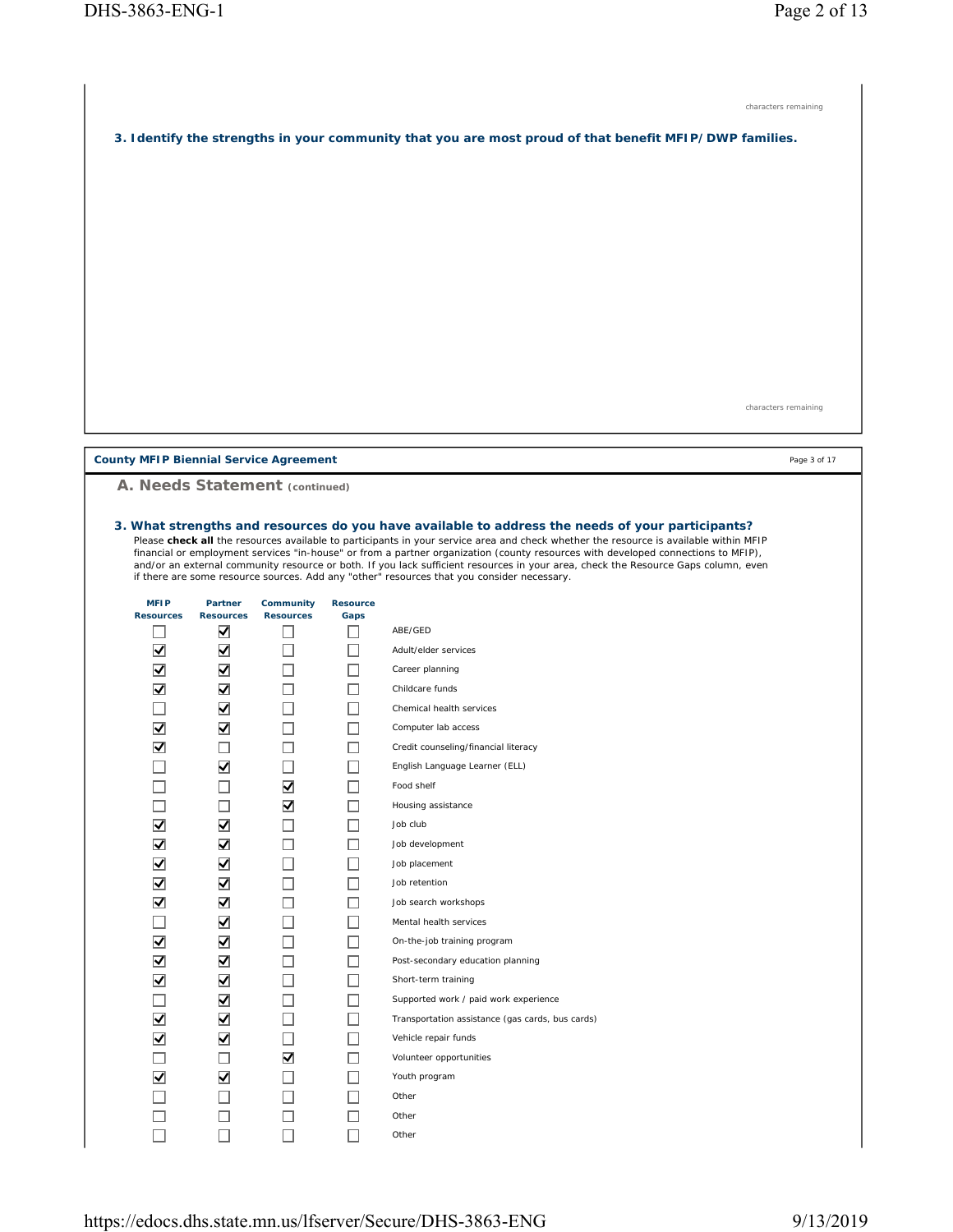| 4. County Program Contact Information<br>Please name contacts for the following programs if different from the contact on the cover page.<br>You only need to give a person's phone and email once. |              |                      |              |
|-----------------------------------------------------------------------------------------------------------------------------------------------------------------------------------------------------|--------------|----------------------|--------------|
| MFIP EMPLOYMENT SERVICES STAFF CONTACT NAME                                                                                                                                                         | PHONE NUMBER | <b>EMAIL ADDRESS</b> |              |
| <b>DWP STAFF CONTACT NAME</b>                                                                                                                                                                       | PHONE NUMBER | <b>EMAIL ADDRESS</b> |              |
| FINANCIAL ASSISTANCE SERVICES STAFF CONTACT NAME                                                                                                                                                    | PHONE NUMBER | <b>EMAIL ADDRESS</b> |              |
|                                                                                                                                                                                                     |              |                      |              |
|                                                                                                                                                                                                     |              |                      |              |
| <b>County MFIP Biennial Service Agreement</b>                                                                                                                                                       |              |                      | Page 4 of 17 |
| A. Needs Statement (continued)                                                                                                                                                                      |              |                      |              |

## **Employment Services Provider(s) Information**

Statute 256J.50, subdivision 8: Each county, or group of counties working cooperatively, shall make available to participants the choice of at least two employment and training service providers as defined under Minnesota Statutes, section 256J.49, subdivision 4, except in counties contracting with CareerForce Centers that use multiple employment and training services or that offer multiple services options under a collaborative effort and can document that participants have choice among employment and training services designed to meet specialized needs.

List your current employment services provider(s) and check the respective box to indicate which population served. If a CareerForce Center is the only employment services provider, list the multiple employment and training services among which participants can choose. Section G of this form addresses provider choice.

| <b>NAME</b>                           | <b>ADDRESS</b>                                                                                    |  |  |  |  |
|---------------------------------------|---------------------------------------------------------------------------------------------------|--|--|--|--|
| l Rural Minnesota CEP. Inc            | 609 13th Ave NE Suite G Little Falls MN 56345                                                     |  |  |  |  |
| <b>CONTACT PERSON</b>                 | PHONE NUMBER<br>EMAIL                                                                             |  |  |  |  |
| Brian Gapinski                        | 320-232-2000<br>Briang@rmcep.com                                                                  |  |  |  |  |
| M MFIP ES<br><b>Population Served</b> | $\sqrt{5}$ FSS<br>$\bigvee$ DWP ES<br>$\blacktriangleright$ Teen Parents<br>$\frac{1}{200\%}$ FPG |  |  |  |  |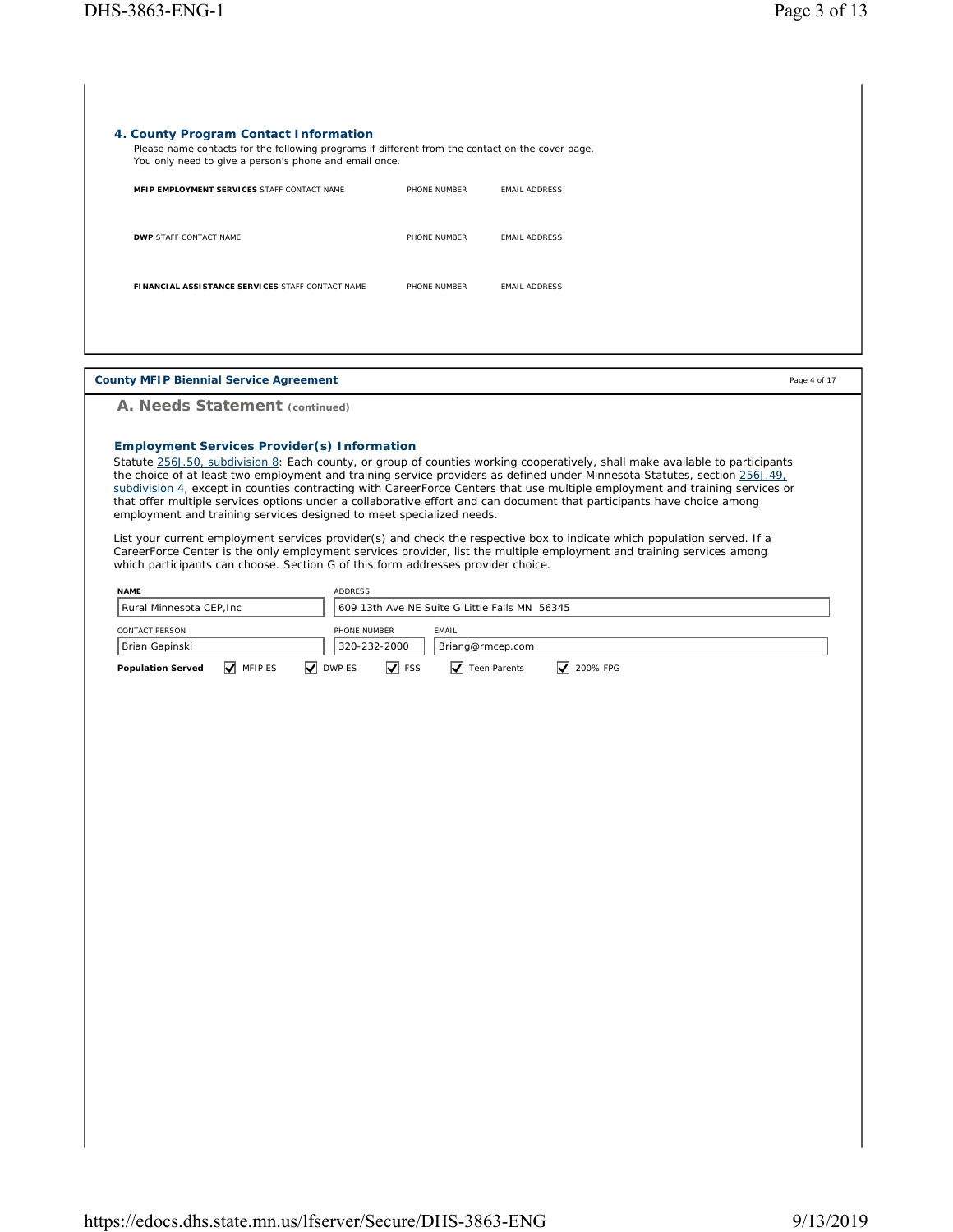| <b>County MFIP Biennial Service Agreement</b>                                                                                                                                                                                                                                 | Page 5 of 17           |
|-------------------------------------------------------------------------------------------------------------------------------------------------------------------------------------------------------------------------------------------------------------------------------|------------------------|
| <b>B. Service Models</b>                                                                                                                                                                                                                                                      |                        |
| Minnesota Family Investment Program (MFIP) and the Diversionary Work Program (DWP)                                                                                                                                                                                            |                        |
| 1. Do you have culturally specific employment services for different racial/ethnic groups?<br>$\odot$ Yes<br>( ) No<br>Check all that apply.                                                                                                                                  |                        |
| African American<br>African immigrant<br>Asian American<br>Asian immigrant<br>American Indian<br>Hispanic/Latino<br>Other                                                                                                                                                     |                        |
| 2. What strategies do you use for hard-to-engage participants? Check all that apply.<br>$\blacktriangleright$ Home visits<br>Sanction outreach services<br>Incentives<br>√ Off-site meeting opportunities<br>Other                                                            |                        |
| 3. What types of job development do you do? Check all that apply.<br>Individual job development<br>Sector job development<br>Other                                                                                                                                            |                        |
| 4. Do you have an ongoing job development partnership or sector based job development with community employers to help<br>participants with employment?<br>$\left( \bullet \right)$ Yes<br>( ) No<br>Check all activities employers provide.                                  |                        |
| Interview opportunies<br>Job placement<br>$\bigvee$ Job shadowing<br>M<br>Job skills training<br>V<br>Work experience<br>Other<br>Helps plan training programs                                                                                                                | V On-site job training |
| 5. Do you provide job retention services to employed participants while they are receiving MFIP?<br>$\odot$ Yes<br>( ) No<br>Check all that apply.                                                                                                                            |                        |
| Available to assist with issues that develop on the job<br>$\blacktriangleright$ Soft skills training<br>√ Financial planning<br>M<br>$\sqrt{\phantom{a}}$ Transportation<br>$\sqrt{\phantom{a}}$ Personal contact with the employee<br>M<br>Mentoring<br>HOW OFTEN?<br>Other | at least every 30 days |
| How long do you provide job retention services?<br>Less than 3 months<br>$\odot$ 3-6 months<br>$()$ 7-12 months<br>() More than one year                                                                                                                                      |                        |
| 6. Do you provide job advancement services to employed participants?<br>$\bigcap$ No<br>$\odot$ Yes<br>Check all that apply.                                                                                                                                                  |                        |
| ✓<br>Career laddering<br>Networking<br>√ Coaching/mentoring<br>Ongoing job search<br>M<br>Education/training<br>Other                                                                                                                                                         |                        |
| 7. Do you utilize any career pathways programs or skill assessment and credentialing programs for your participants?<br>$\odot$ Yes<br>$()$ No<br>Check all that apply.                                                                                                       |                        |
| Work Keys<br>National Career Readiness Certificate (NCRC)<br>Pathways to Prosperity (P2P)<br>Other                                                                                                                                                                            |                        |
| <b>County MFIP Biennial Service Agreement</b>                                                                                                                                                                                                                                 | Page 6 of 17           |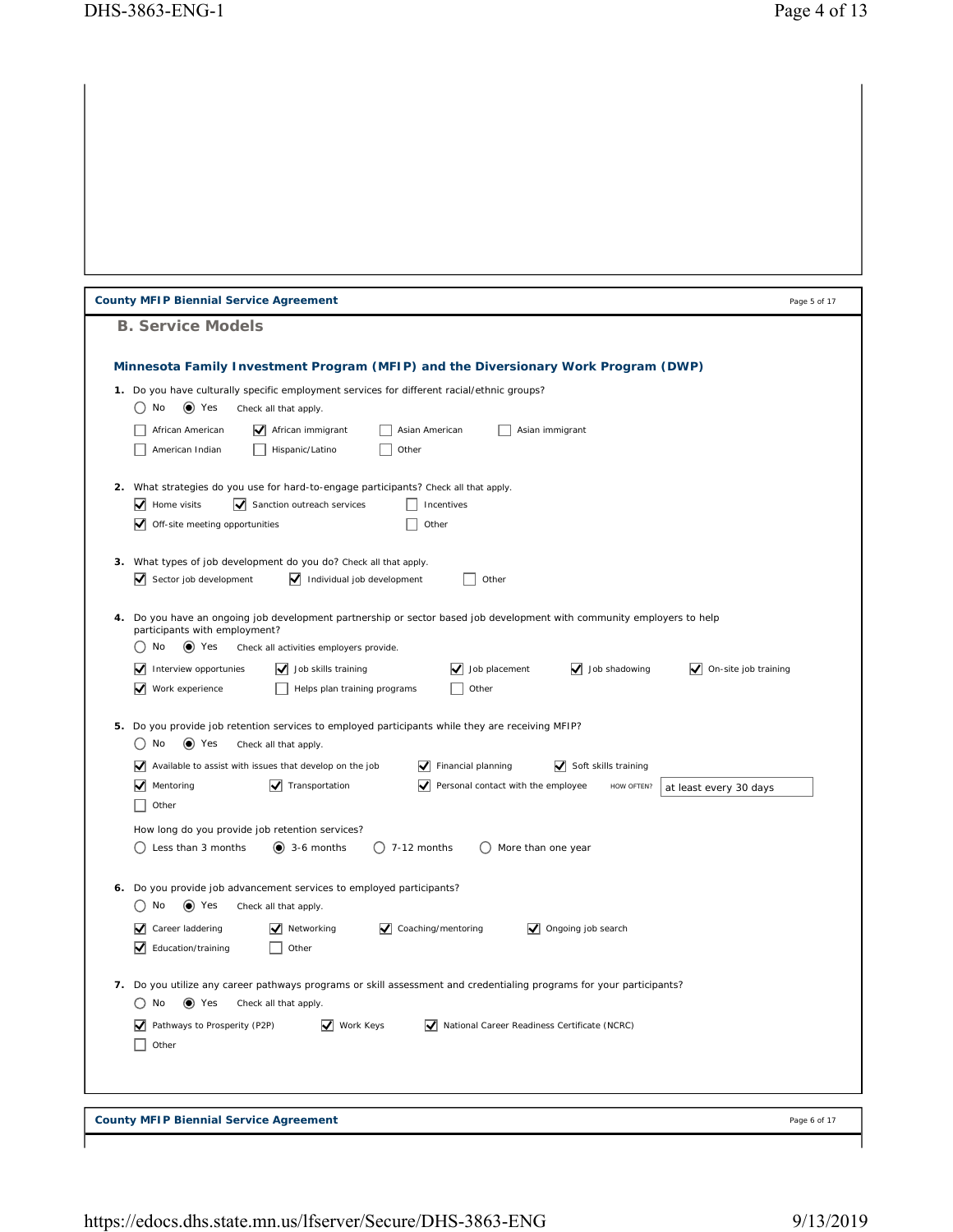|                                                                                                                                                                                                                                                                     | <b>B. Service Models (continued)</b>                             |                                              |                                                                                                                                              |              |  |  |  |
|---------------------------------------------------------------------------------------------------------------------------------------------------------------------------------------------------------------------------------------------------------------------|------------------------------------------------------------------|----------------------------------------------|----------------------------------------------------------------------------------------------------------------------------------------------|--------------|--|--|--|
|                                                                                                                                                                                                                                                                     | <b>Family Stabilization Services (FSS)</b>                       |                                              |                                                                                                                                              |              |  |  |  |
| 1. Do you have professionals available to assist with FSS cases?<br>No<br>(O) Yes<br>()<br>Check all that apply<br>Adult Mental Health professional                                                                                                                 | Psychologist                                                     |                                              | Adult Rehabilitation Mental Health Services (ARMHS) worker                                                                                   |              |  |  |  |
| Public Health Nurse<br>Children's Mental Health professional                                                                                                                                                                                                        | Chemical Health professional<br>Vocational Rehabilitation worker |                                              | Social Worker<br>⋈<br>Other                                                                                                                  |              |  |  |  |
| 2. Do you make referrals for children of FSS participants?<br>$()$ No<br>$\odot$ Yes<br>Check all that apply                                                                                                                                                        |                                                                  |                                              |                                                                                                                                              |              |  |  |  |
| ⊻<br>Children's Mental Health Services<br>Women, Infants and Children Program (WIC)<br>M                                                                                                                                                                            | Other                                                            | V Public Health Nurse home visiting services | Child Wellness Check-ups                                                                                                                     |              |  |  |  |
| 3. Are any of these services for children offered to non-FSS families?<br>$\bigcirc$ No $\bigcirc$ Yes                                                                                                                                                              |                                                                  |                                              |                                                                                                                                              |              |  |  |  |
| Services for families no longer on MFIP/DWP but under 200% of Federal Poverty Guideline<br>1. Do you provide services to families who are not receiving DWP or MFIP assistance but are<br>under 200% of the Federal Poverty Guideline (FPG)?<br>$\odot$ Yes<br>○ No |                                                                  |                                              |                                                                                                                                              |              |  |  |  |
| Check all the services that apply<br>ABE/ELL Classes<br>⋁                                                                                                                                                                                                           | Job retention services                                           | Child care                                   | Referral to other programs                                                                                                                   |              |  |  |  |
| Computer Lab Access<br>M<br>⋁                                                                                                                                                                                                                                       | Support Services                                                 | GED                                          | Training/Job Skills Classes                                                                                                                  |              |  |  |  |
| M<br>Job postings                                                                                                                                                                                                                                                   | Other                                                            |                                              |                                                                                                                                              |              |  |  |  |
| <b>County MFIP Biennial Service Agreement</b>                                                                                                                                                                                                                       |                                                                  |                                              |                                                                                                                                              | Page 7 of 17 |  |  |  |
| <b>B. Service Models (continued)</b>                                                                                                                                                                                                                                |                                                                  |                                              |                                                                                                                                              |              |  |  |  |
| Minnesota Family Investment Program (MFIP) Services for Teen Parents                                                                                                                                                                                                |                                                                  |                                              |                                                                                                                                              |              |  |  |  |
|                                                                                                                                                                                                                                                                     |                                                                  |                                              |                                                                                                                                              |              |  |  |  |
| $()$ No<br>$\left( \bullet \right)$ Yes                                                                                                                                                                                                                             | Check all that apply for each age group                          |                                              | 1. Are there specialized workers who work primarily with teens (for example, child care worker provides child care resources to teens only)? |              |  |  |  |
| <b>Minors</b><br>Age                                                                                                                                                                                                                                                |                                                                  |                                              |                                                                                                                                              |              |  |  |  |
| (under age 18)<br>18/19<br>Financial worker                                                                                                                                                                                                                         |                                                                  |                                              |                                                                                                                                              |              |  |  |  |
| ⊻                                                                                                                                                                                                                                                                   | Employment service worker                                        |                                              |                                                                                                                                              |              |  |  |  |
| ☑                                                                                                                                                                                                                                                                   | Social worker (Social Services)                                  |                                              |                                                                                                                                              |              |  |  |  |
| Public health nurse                                                                                                                                                                                                                                                 |                                                                  |                                              |                                                                                                                                              |              |  |  |  |
| Child care worker                                                                                                                                                                                                                                                   |                                                                  |                                              |                                                                                                                                              |              |  |  |  |
|                                                                                                                                                                                                                                                                     | Child protection worker                                          |                                              |                                                                                                                                              |              |  |  |  |
| Other job role                                                                                                                                                                                                                                                      |                                                                  |                                              |                                                                                                                                              |              |  |  |  |
| 2. Is there a single point of contact for teens, that is, one staff with primary responsibility for keeping in contact with the teen,<br>group, check the one position that serves this function within that age group.<br>$()$ No<br>$\odot$ Yes                   |                                                                  |                                              | working with the teen, and making connections to other services? Respond for each age group separately. If yes for an age                    |              |  |  |  |
| Minors (under age 18)                                                                                                                                                                                                                                               | Age 18/19                                                        |                                              |                                                                                                                                              |              |  |  |  |
| () Financial worker                                                                                                                                                                                                                                                 | () Financial worker                                              |                                              |                                                                                                                                              |              |  |  |  |
| Employment service worker                                                                                                                                                                                                                                           | ● Employment service worker                                      |                                              |                                                                                                                                              |              |  |  |  |
| Social worker (Social Services)                                                                                                                                                                                                                                     | Social worker (Social Services)                                  |                                              |                                                                                                                                              |              |  |  |  |
| Public health nurse                                                                                                                                                                                                                                                 | Public health nurse                                              |                                              |                                                                                                                                              |              |  |  |  |
| ◯ Child care worker                                                                                                                                                                                                                                                 | Child care worker<br>()                                          |                                              |                                                                                                                                              |              |  |  |  |
| Child protection worker                                                                                                                                                                                                                                             | Child protection worker                                          |                                              |                                                                                                                                              |              |  |  |  |
| Other job role                                                                                                                                                                                                                                                      | Other job role                                                   |                                              |                                                                                                                                              |              |  |  |  |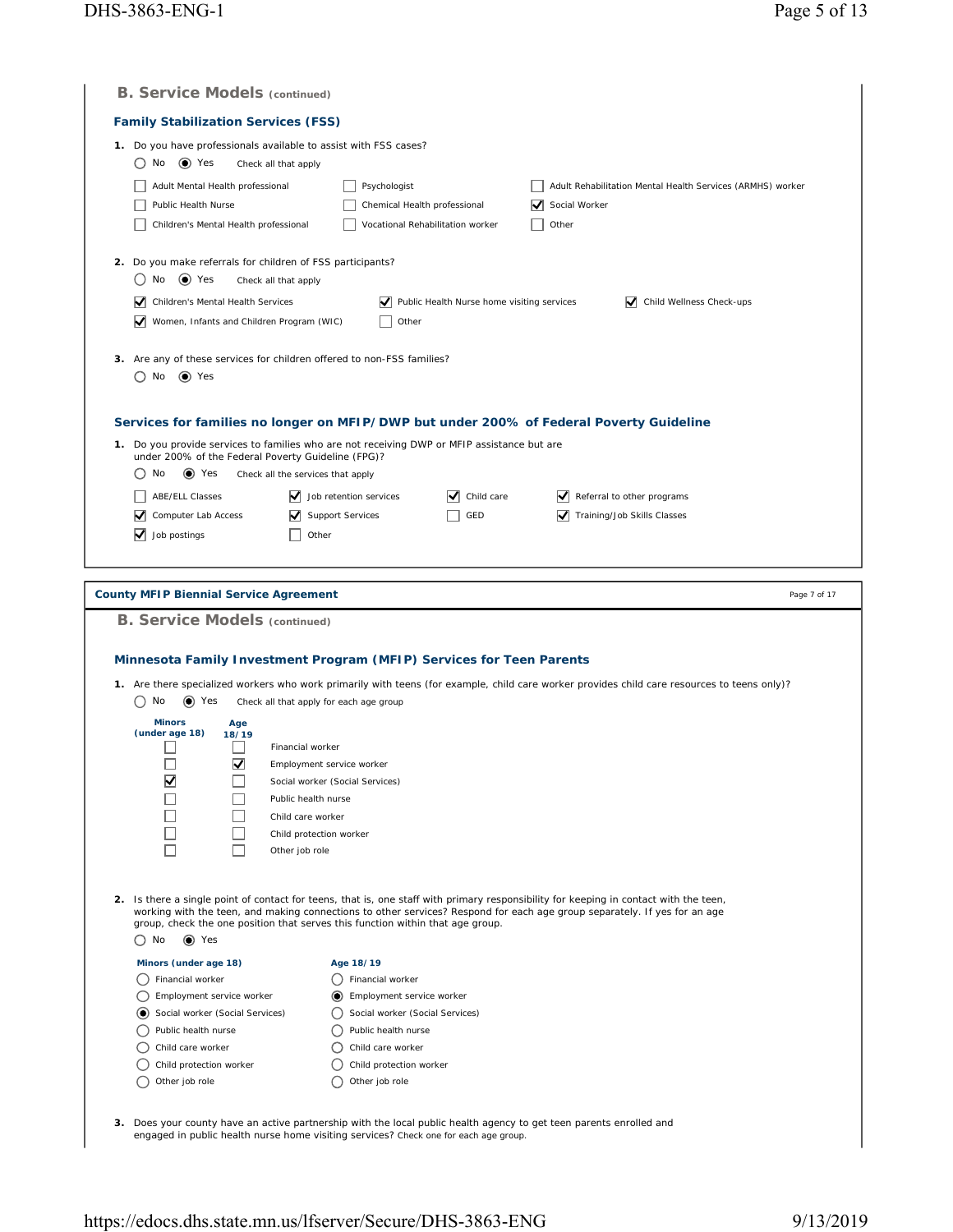| Minors (under age 18)                         | Age 18/19                                                                                                                                                                                                                                                                                                                                                                                                                                                                                                                                                                                                                                                                                                                                                                                                                                                                                                                                                                        |              |
|-----------------------------------------------|----------------------------------------------------------------------------------------------------------------------------------------------------------------------------------------------------------------------------------------------------------------------------------------------------------------------------------------------------------------------------------------------------------------------------------------------------------------------------------------------------------------------------------------------------------------------------------------------------------------------------------------------------------------------------------------------------------------------------------------------------------------------------------------------------------------------------------------------------------------------------------------------------------------------------------------------------------------------------------|--------------|
| Yes, mandatory                                | Yes, mandatory                                                                                                                                                                                                                                                                                                                                                                                                                                                                                                                                                                                                                                                                                                                                                                                                                                                                                                                                                                   |              |
| Yes, voluntary                                | Yes, voluntary                                                                                                                                                                                                                                                                                                                                                                                                                                                                                                                                                                                                                                                                                                                                                                                                                                                                                                                                                                   |              |
| <b>No</b>                                     | <b>No</b>                                                                                                                                                                                                                                                                                                                                                                                                                                                                                                                                                                                                                                                                                                                                                                                                                                                                                                                                                                        |              |
|                                               |                                                                                                                                                                                                                                                                                                                                                                                                                                                                                                                                                                                                                                                                                                                                                                                                                                                                                                                                                                                  |              |
| <b>County MFIP Biennial Service Agreement</b> |                                                                                                                                                                                                                                                                                                                                                                                                                                                                                                                                                                                                                                                                                                                                                                                                                                                                                                                                                                                  | Page 8 of 17 |
| C. Measures                                   |                                                                                                                                                                                                                                                                                                                                                                                                                                                                                                                                                                                                                                                                                                                                                                                                                                                                                                                                                                                  |              |
| <b>Performance Measures</b>                   |                                                                                                                                                                                                                                                                                                                                                                                                                                                                                                                                                                                                                                                                                                                                                                                                                                                                                                                                                                                  |              |
|                                               | 1. Performance-based funding is determined by a service area's annualized Self-Support Index value. Review the information and report<br>links in this section to see the effect of performance on funding and reporting, based on Statute 256J.626, subdivision 7.                                                                                                                                                                                                                                                                                                                                                                                                                                                                                                                                                                                                                                                                                                              |              |
| previous April to March year.                 | Each year a bonus to a service area's Consolidated Fund allocation will be based on its performance on the Self-Support Index in the                                                                                                                                                                                                                                                                                                                                                                                                                                                                                                                                                                                                                                                                                                                                                                                                                                             |              |
|                                               | The three-year Self-Support Index (S-SI): This measure starts with all adults receiving MFIP or DWP cash assistance in a quarter<br>and tracks what percentage of them, three years later, are no longer receiving family cash assistance or are working an average of 30<br>hours a week if still receiving cash assistance. Those who left MFIP after reaching 60 counted months and those who left due to 100<br>percent sanction are only counted as a success if they worked an average of 30 hours per week in their last month of eligibility or if they<br>began receiving Supplemental Security Income (SSI) after family cash assistance ended. To provide fair comparisons across service<br>areas, DHS calculates a "Range of Expected Performance" for the S-SI that is based on local caseload characteristics and economic<br>conditions. The service area's Self-Support Index value is whether the service area was above, within, or below its expected Range. |              |
| MFIP Annualized S-SI and WPR report (PDF)     | The S-SI and Range are annualized for the four quarters in the April through March year ending in the reporting year before the funding<br>year. See the annualized report on the MFIP Reports page on the DHS website for 2019 https://edocs.dhs.state.mn.us/lfserver/Public/<br>DHS-4651F-ENG. A service area with an annualized S-SI "above" its customized Range of Expected Performance for 2019 will receive a<br>2.5 percent bonus added to its Consolidated Fund allocation for calendar year 2020.                                                                                                                                                                                                                                                                                                                                                                                                                                                                      |              |
|                                               | If your service area is receiving a bonus, congratulations! Please share a success strategy here:                                                                                                                                                                                                                                                                                                                                                                                                                                                                                                                                                                                                                                                                                                                                                                                                                                                                                |              |
|                                               | Yes! Morrison County received a performance based bonus.                                                                                                                                                                                                                                                                                                                                                                                                                                                                                                                                                                                                                                                                                                                                                                                                                                                                                                                         |              |
|                                               | 1) Taking the time to listen to what the client is looking for employment and to find out what barriers they have. Working on ways to<br>overcome the barriers each client have and use the clients strengths to overcome some of the barriers as well. Being empathic to<br>clients and just letting them be hear, because many times they feel they are not heard. This allows a relationship become strong<br>and the clients want to make stay in compliance with MFIP Policies.                                                                                                                                                                                                                                                                                                                                                                                                                                                                                             |              |
| to ignite a large passion in someone's life.  | 2) A success strategy from Morrison county would be that I work very closely with the eligibility team to ensure that things don't fall<br>between the cracks. We stay on top of opportunities, we let the county know of classes we have available, we monitor activities,<br>and we continually look for training opportunities for clients - no matter how small they may seem. Some times it takes a little spark                                                                                                                                                                                                                                                                                                                                                                                                                                                                                                                                                            |              |
|                                               |                                                                                                                                                                                                                                                                                                                                                                                                                                                                                                                                                                                                                                                                                                                                                                                                                                                                                                                                                                                  |              |
|                                               |                                                                                                                                                                                                                                                                                                                                                                                                                                                                                                                                                                                                                                                                                                                                                                                                                                                                                                                                                                                  |              |
|                                               |                                                                                                                                                                                                                                                                                                                                                                                                                                                                                                                                                                                                                                                                                                                                                                                                                                                                                                                                                                                  |              |
|                                               |                                                                                                                                                                                                                                                                                                                                                                                                                                                                                                                                                                                                                                                                                                                                                                                                                                                                                                                                                                                  |              |
|                                               | 9035 characters remaining<br>If your service area performed "above" or "within," you can go to item 2.                                                                                                                                                                                                                                                                                                                                                                                                                                                                                                                                                                                                                                                                                                                                                                                                                                                                           |              |
|                                               | If your service area performed "below" for 2018 and performs "below" again for 2019, you then will have to negotiate a multi-<br>year improvement plan with the commissioner. If no improvement is shown by the end of the multiyear plan, the next year's                                                                                                                                                                                                                                                                                                                                                                                                                                                                                                                                                                                                                                                                                                                       |              |

Page 9 of 17

**C. Measures (continued)**

**County MFIP Biennial Service Agreement**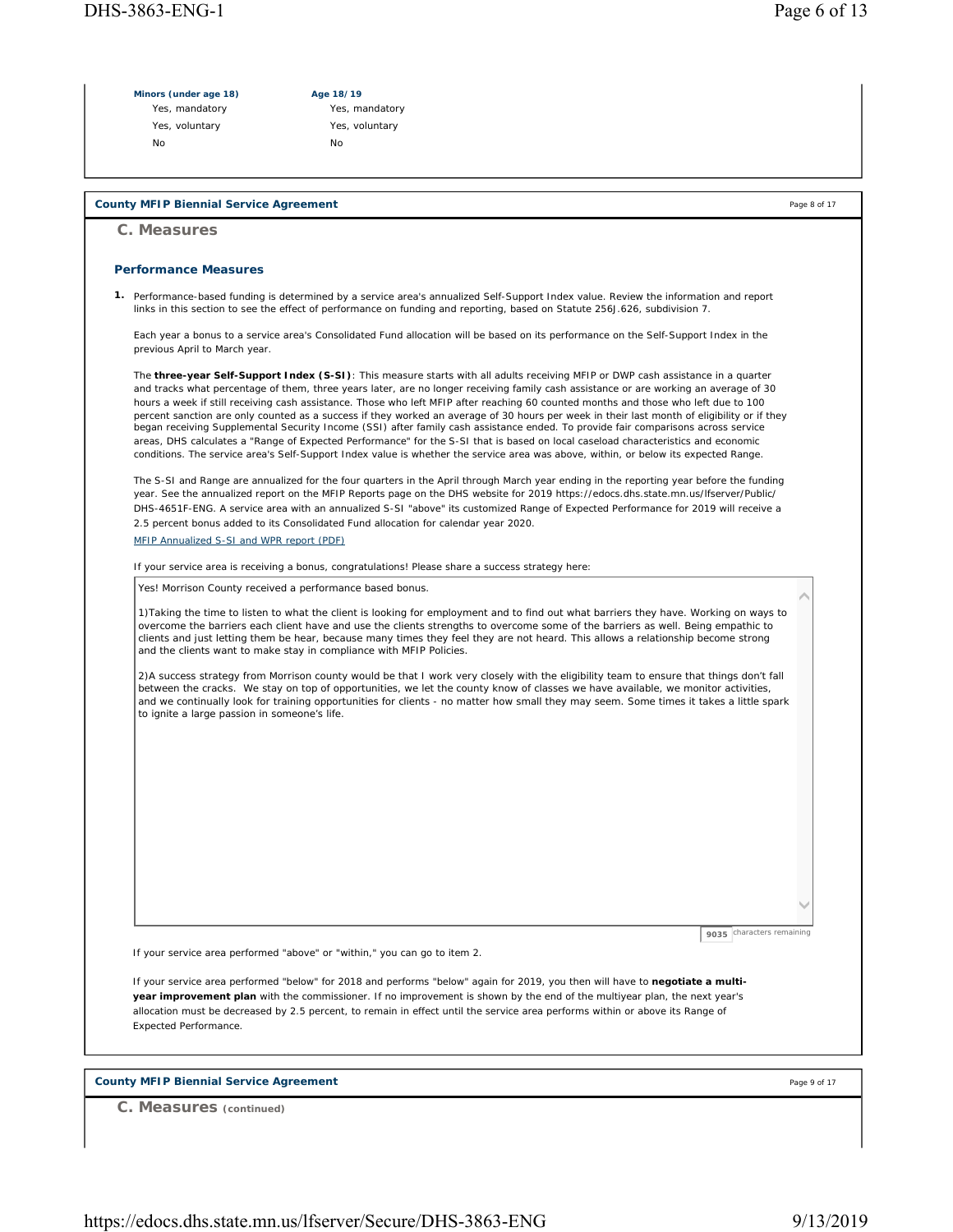### **Racial/Ethnic Disparities**

2. A racial/ethnic disparity for a service area is defined as a one-year Self-Support Index that is five or more percentage<br>points lower for a non-white racial/ethnic group than for the white group of MFIP/DWP-eligible adu report "Two-Year Performance Trends of Racial/Ethnic and Immigrant Group". This report lists (1) service areas that have any<br>racial/ethnic disparities requiring action and (2) the table of differences for all service areas

Performance Measures by Racial/Ethnic or Immigrant Group (PDF)

#### **If your service area is in the disparity list, please answer the following question:**

DHS will work with you to reduce these disparities.

What strategies and action steps for each of the groups with disparities do you plan for the coming biennium?

characters remaining

|    | <b>County MFIP Biennial Service Agreement</b>                                                                                                                                                         | Page 10 of 17 |
|----|-------------------------------------------------------------------------------------------------------------------------------------------------------------------------------------------------------|---------------|
|    | D. Program Monitoring/Compliance                                                                                                                                                                      |               |
| 1. | What procedures do you have in place to ensure that program funds are being used appropriately as directed in law? Check all that apply.<br>☑<br>Budget control procedures for approving expenditures |               |
|    | V<br>Cash management procedures for ensuring program income is used for permitted activities                                                                                                          |               |
|    | ✓<br>Internal policies around use of funds, i.e. participant support services                                                                                                                         |               |
|    | Other                                                                                                                                                                                                 |               |
|    |                                                                                                                                                                                                       |               |
| 2. | What procedures do you have in place to ensure program policies are followed and applied accurately? Check all that apply.                                                                            |               |
|    | ☑<br>Case consultation<br>$\sqrt{\phantom{a}}$ Sample case review by workers<br>$\blacktriangleright$ Sample case review by supervisors                                                               |               |
|    | $\sqrt{\phantom{a}}$ Other<br>SPECIFY:<br>WF1 Reports                                                                                                                                                 |               |
|    |                                                                                                                                                                                                       |               |
|    | If your service area has not made changes to your random drug testing policy since the last BSA, go to Section E.                                                                                     |               |
|    |                                                                                                                                                                                                       |               |
| 3. | What procedures/policies do you have in place for administering random drug tests of convicted drug felons on MFIP                                                                                    |               |
|    | as required by Minnesota Statutes, section 256J.26, subdivision 1?<br>Written policy within the MFIP unit<br>Coordination with Corrections<br>(                                                       |               |
|    | Currently establishing new policy/procedure(s)<br>Other                                                                                                                                               |               |
|    |                                                                                                                                                                                                       |               |
|    |                                                                                                                                                                                                       |               |
|    |                                                                                                                                                                                                       |               |
|    | <b>County MFIP Biennial Service Agreement</b>                                                                                                                                                         | Page 11 of 17 |
|    | E. Collaboration and Communication with Others                                                                                                                                                        |               |
|    |                                                                                                                                                                                                       |               |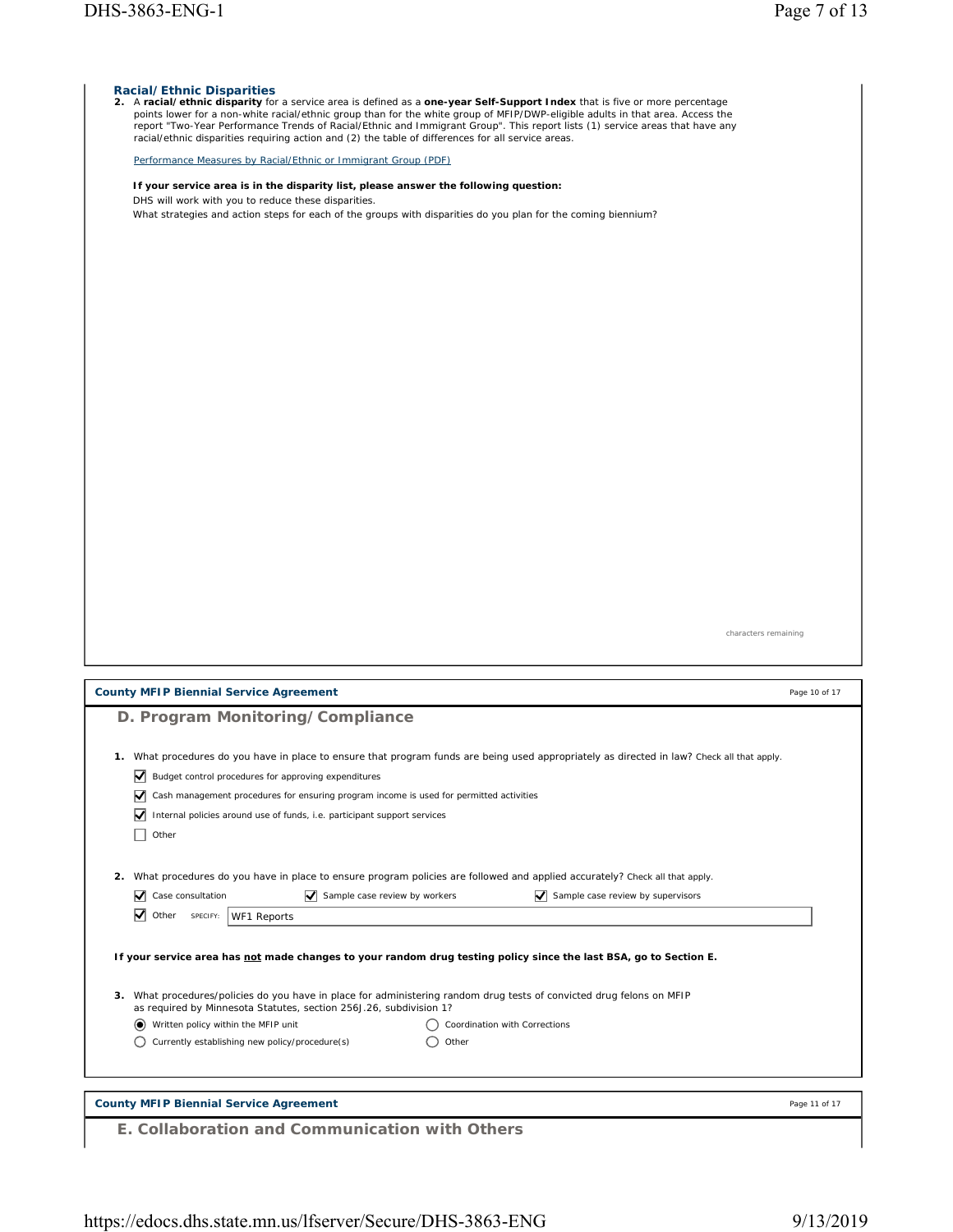| $\sqrt{2}$<br>How many employment services front-line staff in your county or consortium have MAXIS access?                                                                                                                                                                                                                                                      |                           |
|------------------------------------------------------------------------------------------------------------------------------------------------------------------------------------------------------------------------------------------------------------------------------------------------------------------------------------------------------------------|---------------------------|
| $\overline{2}$                                                                                                                                                                                                                                                                                                                                                   |                           |
| How many managers/supervisors have MAXIS access?                                                                                                                                                                                                                                                                                                                 |                           |
| $\mathsf O$                                                                                                                                                                                                                                                                                                                                                      |                           |
| 2. Describe the process your service area uses to identify and resolve discrepancies between MAXIS and WF1<br>data in areas such as Family Stabilization Services coding, employment/hours, sanction status, etc.                                                                                                                                                |                           |
| RMCEP uses a number of WF1 reports including the FSS mismatch report. This is an extremely important tool that assist both the ES<br>case-manager and the County FW to find discrepancies within coding. RMCEP and the Morrison County workers have a great<br>relationship that allows for open communication regarding questions about coding and eligibility. |                           |
|                                                                                                                                                                                                                                                                                                                                                                  |                           |
|                                                                                                                                                                                                                                                                                                                                                                  |                           |
|                                                                                                                                                                                                                                                                                                                                                                  |                           |
|                                                                                                                                                                                                                                                                                                                                                                  |                           |
|                                                                                                                                                                                                                                                                                                                                                                  |                           |
|                                                                                                                                                                                                                                                                                                                                                                  |                           |
|                                                                                                                                                                                                                                                                                                                                                                  |                           |
|                                                                                                                                                                                                                                                                                                                                                                  |                           |
|                                                                                                                                                                                                                                                                                                                                                                  |                           |
|                                                                                                                                                                                                                                                                                                                                                                  |                           |
|                                                                                                                                                                                                                                                                                                                                                                  |                           |
|                                                                                                                                                                                                                                                                                                                                                                  |                           |
|                                                                                                                                                                                                                                                                                                                                                                  |                           |
|                                                                                                                                                                                                                                                                                                                                                                  | 7653 characters remaining |
|                                                                                                                                                                                                                                                                                                                                                                  |                           |
| <b>County MFIP Biennial Service Agreement</b><br>F. Emergency Services                                                                                                                                                                                                                                                                                           | Page 12 of 17             |
|                                                                                                                                                                                                                                                                                                                                                                  |                           |
| 1. Does your county provide emergency or crisis services from your Consolidated Fund?<br>$\odot$ Yes<br>$()$ No                                                                                                                                                                                                                                                  |                           |
| If yes, attach a copy of your emergency/crisis plan.                                                                                                                                                                                                                                                                                                             |                           |
| Attached                                                                                                                                                                                                                                                                                                                                                         |                           |
|                                                                                                                                                                                                                                                                                                                                                                  |                           |
|                                                                                                                                                                                                                                                                                                                                                                  |                           |
|                                                                                                                                                                                                                                                                                                                                                                  |                           |
|                                                                                                                                                                                                                                                                                                                                                                  |                           |
|                                                                                                                                                                                                                                                                                                                                                                  |                           |
|                                                                                                                                                                                                                                                                                                                                                                  |                           |
|                                                                                                                                                                                                                                                                                                                                                                  |                           |
|                                                                                                                                                                                                                                                                                                                                                                  |                           |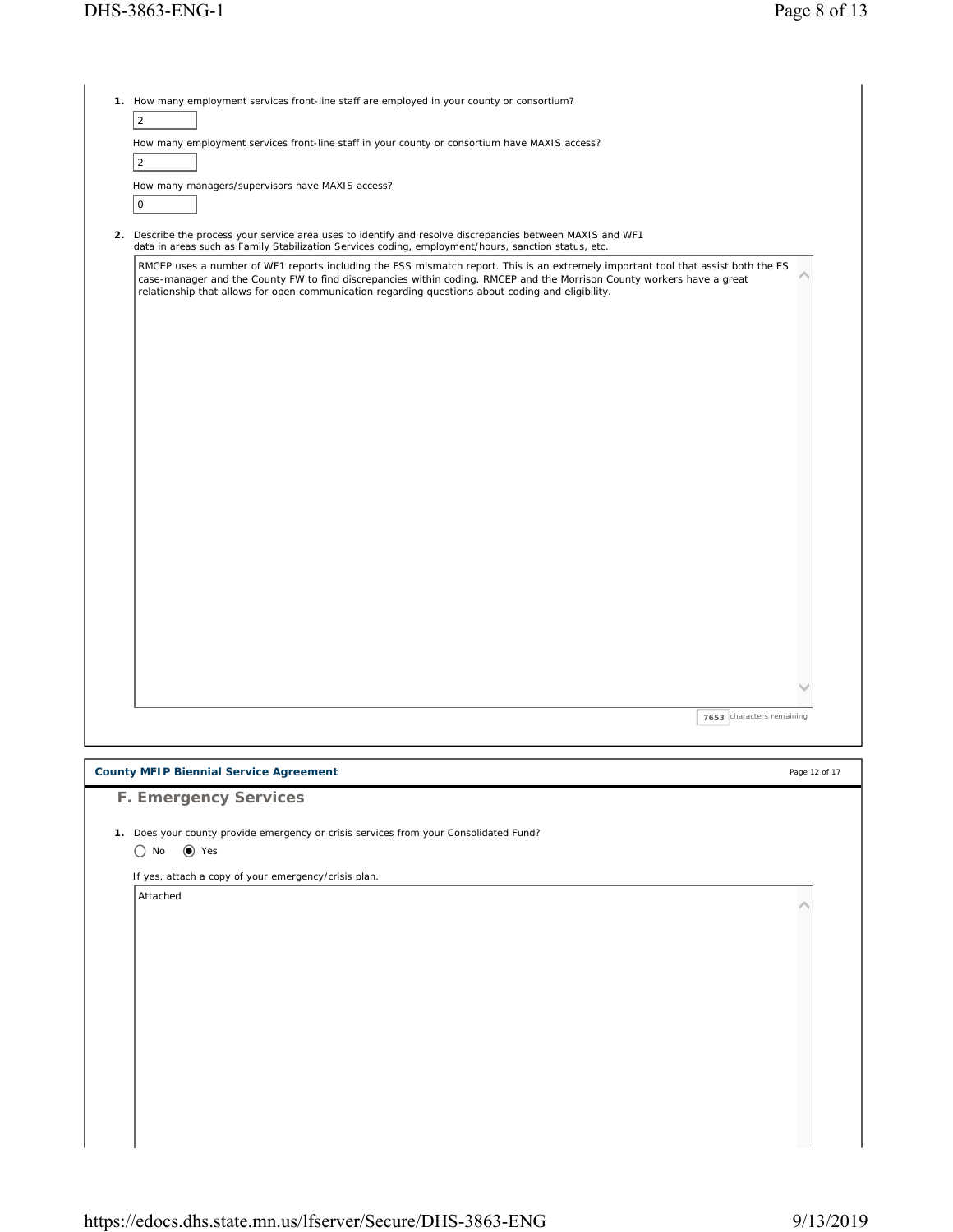characters remaining

 $\widehat{\phantom{a}}$ 

 $\checkmark$ 

 $\widehat{\phantom{a}}$ 

## **County MFIP Biennial Service Agreement County Agreement** Page 13 of 17

**G. Other**

#### **Administrative Cap Waiver**

Minnesota Family Investment Program (MFIP) allows counties to request a waiver of the MFIP administrative cap (currently at<br>7.5%) for providing supported employment, uncompensated work or community work experience program of the county's MFIP population. Counties that are operating such a program may request up to 15% administrative costs.

If your county is interested in applying for the waiver for the coming biennium, please complete the following four questions.

**1.** Describe the activity(s) you will provide.

N/A

**3997** characters remaining

**2.** Explain the reasons for the increased administrative cost.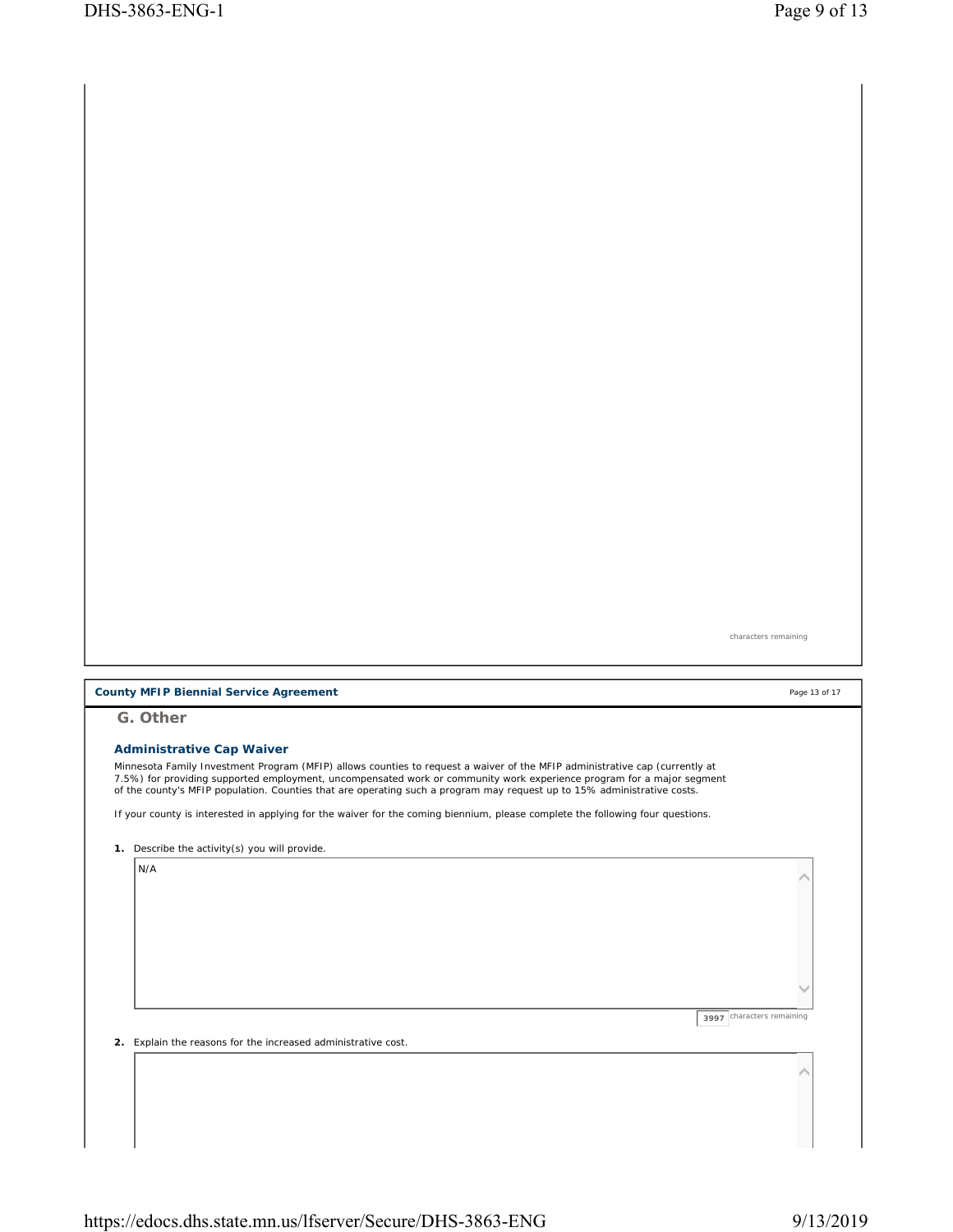| 3. Describe the target population and number of people expected to be served.                                                                                                                                                                                                                                                                                                                                                                                                                                                                                                                                                                                   | characters remaining                  |
|-----------------------------------------------------------------------------------------------------------------------------------------------------------------------------------------------------------------------------------------------------------------------------------------------------------------------------------------------------------------------------------------------------------------------------------------------------------------------------------------------------------------------------------------------------------------------------------------------------------------------------------------------------------------|---------------------------------------|
| 4. Describe how the unpaid work experience is designed to impart skills and what steps are taken to help<br>participants move from unpaid work to paid work.                                                                                                                                                                                                                                                                                                                                                                                                                                                                                                    | characters remaining                  |
| <b>County MFIP Biennial Service Agreement</b>                                                                                                                                                                                                                                                                                                                                                                                                                                                                                                                                                                                                                   | characters remaining<br>Page 14 of 17 |
| G. Other (continued)<br>Addendum for Unpaid Work Experience Activities<br>If your county is providing unpaid work experience activities for MFIP participants, please fill out the Unpaid Work<br>Experience Form. Email the completed form to Tria.Chang@state.mn.us.<br><b>Provider Choice</b><br>Does your county:<br>Have at least two employment and training services providers. Go to Section H.<br>A Have a CareerForce center that provides multiple employment and training services, offers multiple services options under<br>a collaborative effort and can document that participants have choice among employment and training services designed |                                       |
| to meet specialized needs. Go to Section H.<br>Intend to submit a financial hardship request.<br><b>County MFIP Biennial Service Agreement</b><br>G. Other (continued)                                                                                                                                                                                                                                                                                                                                                                                                                                                                                          | Page 15 of 17                         |
| <b>Financial Hardship Request</b><br>FINANCIAL HARDSHIP - Exception to Choice of Employment Service Providers Requirement<br>MFIP provisions require counties to make a choice of at least two employment service providers available to participants unless a<br>workforce center is being utilized (Minnesota Statutes, section 256J.50, subdivision 8). Counties may request an exception if meeting<br>this requirement results in a financial hardship (Minnesota Statutes, section 256J.50, subdivision 9).                                                                                                                                               |                                       |

A financial hardship is defined as a county's inability to provide the minimum level of service for all programs if a disproportionate amount of the MFIP consolidated fund must be used to cover the costs of purchasing employment services from two providers or the cost of contracting with a workforce center.

To request approval of a financial hardship exception from the choice of provider requirement, please provide the following information.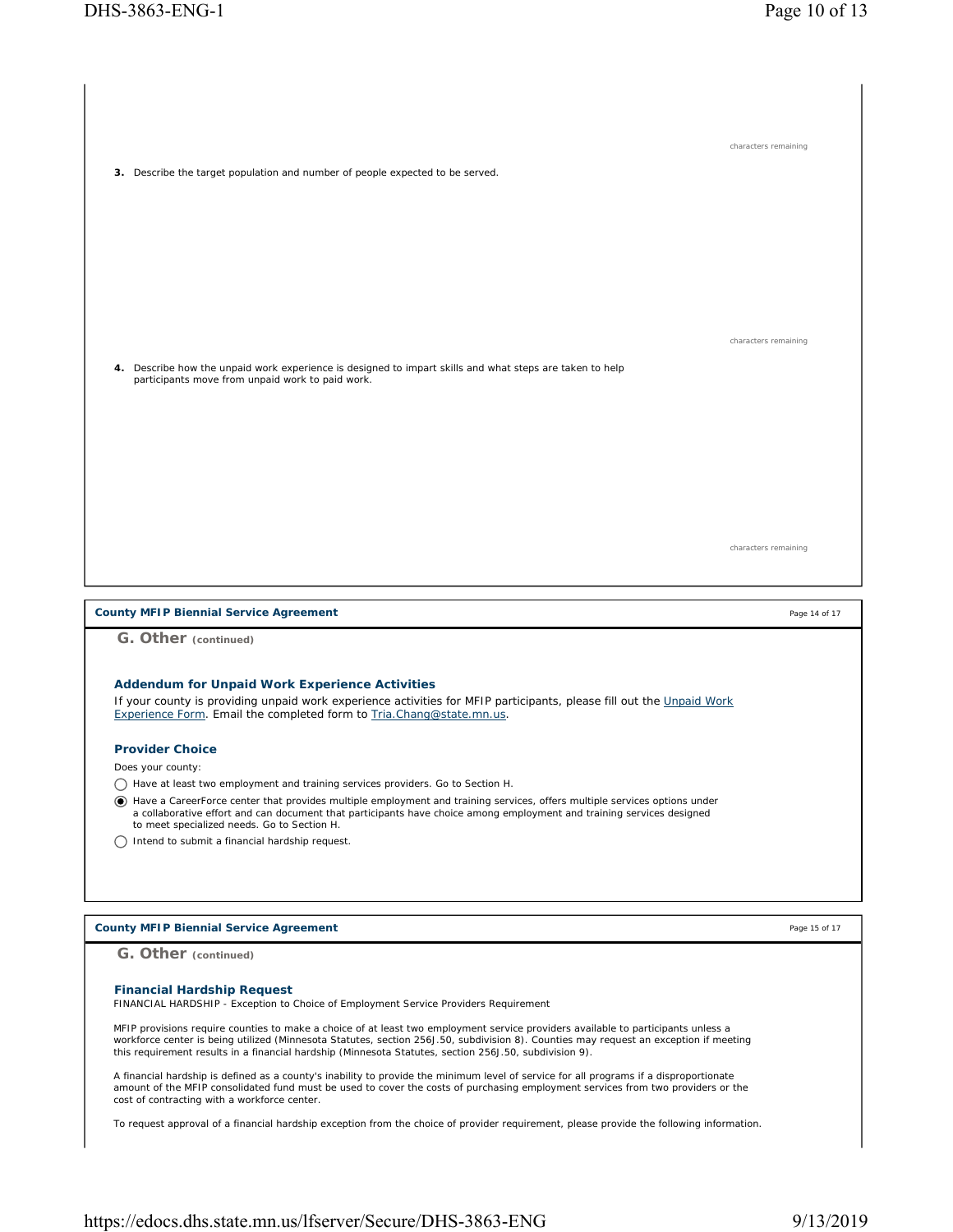| 1. | If the county had a choice of providers in calendar year 2019, describe:<br>· factors that have changed which indicate a financial hardship<br>• why the hardship is expected to persist in the near future and<br>• the magnitude of the hardship, which makes limiting delivery of employment services the best financial option for the county.                                                                                                                                                                                                                                                                                                                                                                                                                                                                                                                                                                                                                                                                                                                                                                                                                                                                                                                                                                                                        |                      |
|----|-----------------------------------------------------------------------------------------------------------------------------------------------------------------------------------------------------------------------------------------------------------------------------------------------------------------------------------------------------------------------------------------------------------------------------------------------------------------------------------------------------------------------------------------------------------------------------------------------------------------------------------------------------------------------------------------------------------------------------------------------------------------------------------------------------------------------------------------------------------------------------------------------------------------------------------------------------------------------------------------------------------------------------------------------------------------------------------------------------------------------------------------------------------------------------------------------------------------------------------------------------------------------------------------------------------------------------------------------------------|----------------------|
|    | 2. Summarize options explored by the county, including use of other partners in a workforce center or other community agencies,<br>such as a Community Action Program or a technical college. The summary should also include:<br>• major factors which prevent the county from utilizing these options and include a cost analysis of each option considered; and<br>• the process used to determine the cost of other options (RFP or other county process).                                                                                                                                                                                                                                                                                                                                                                                                                                                                                                                                                                                                                                                                                                                                                                                                                                                                                            | characters remaining |
|    | 3. If the county proposes to directly deliver MFIP employment services, provide a budget and staffing plan that clearly indicates<br>consolidated funds will not be used to supplant county funds. The description should include information about<br>what steps will be taken to ensure that county staff have the experience and skills to deliver employment services.                                                                                                                                                                                                                                                                                                                                                                                                                                                                                                                                                                                                                                                                                                                                                                                                                                                                                                                                                                                | characters remaining |
|    | The Department of Human Services (DHS) and the Department of Employment and Economic (DEED) will also review the<br>amount budgeted by the county for employment and training during calendar year 2019 and use this amount as a guide to<br>determine whether the amount budgeted by the county for calendar year 2020 is reasonable.<br>If a financial hardship is approved, DHS and DEED will closely monitor county programs to ensure outcomes are achieved and<br>services are being delivered consistent with state law.                                                                                                                                                                                                                                                                                                                                                                                                                                                                                                                                                                                                                                                                                                                                                                                                                           | characters remaining |
|    |                                                                                                                                                                                                                                                                                                                                                                                                                                                                                                                                                                                                                                                                                                                                                                                                                                                                                                                                                                                                                                                                                                                                                                                                                                                                                                                                                           |                      |
|    | <b>County MFIP Biennial Service Agreement</b>                                                                                                                                                                                                                                                                                                                                                                                                                                                                                                                                                                                                                                                                                                                                                                                                                                                                                                                                                                                                                                                                                                                                                                                                                                                                                                             | Page 16 of 17        |
|    | H. Budget                                                                                                                                                                                                                                                                                                                                                                                                                                                                                                                                                                                                                                                                                                                                                                                                                                                                                                                                                                                                                                                                                                                                                                                                                                                                                                                                                 |                      |
|    | Click on the link below to review your service area's 2020 MFIP allocation and Federal Funding Sources:<br><b>MFIP Consolidated Fund (PDF)</b>                                                                                                                                                                                                                                                                                                                                                                                                                                                                                                                                                                                                                                                                                                                                                                                                                                                                                                                                                                                                                                                                                                                                                                                                            |                      |
|    | In the budget table, indicate the amount and percentage for each item listed for the budget line items for calendar years 2020-2021.<br>Also note:<br>• Refer the 2020-21 Minnesota Family Investment Program (MFIP) Biennial Service Agreement (BSA) Guidelines Bulletin section, "Allowable<br>Services under MFIP Consolidated Fund."<br>• Total percent must equal 100.<br>• MFIP administration is capped at 7.5 percent unless the county is approved for an administrative cap waiver. To apply for the<br>administrative cap waiver, respond to the questions in Section G under Administrative Cap Waiver.<br>• The percentage of Employment Services DWP budget should be significantly less than, the Employment Services MFIP budget.<br>• Income maintenance administration is reasonable in comparison to the whole budget.<br>. Ensure the Emergency Assistance/Crisis Services plan is included if funds are allocated.<br>. If "other" is used, briefly state or describe the line item. "Other" expenditures include any costs that are not related to administering MFIP,<br>DWP or Emergency program services or atypical costs. All services must be an allowable service under the MFIP Consolidated Fund.<br>• Email Brandon Riley at brandon.riley@state.mn.us, if you need assistance or have questions with the budget section. |                      |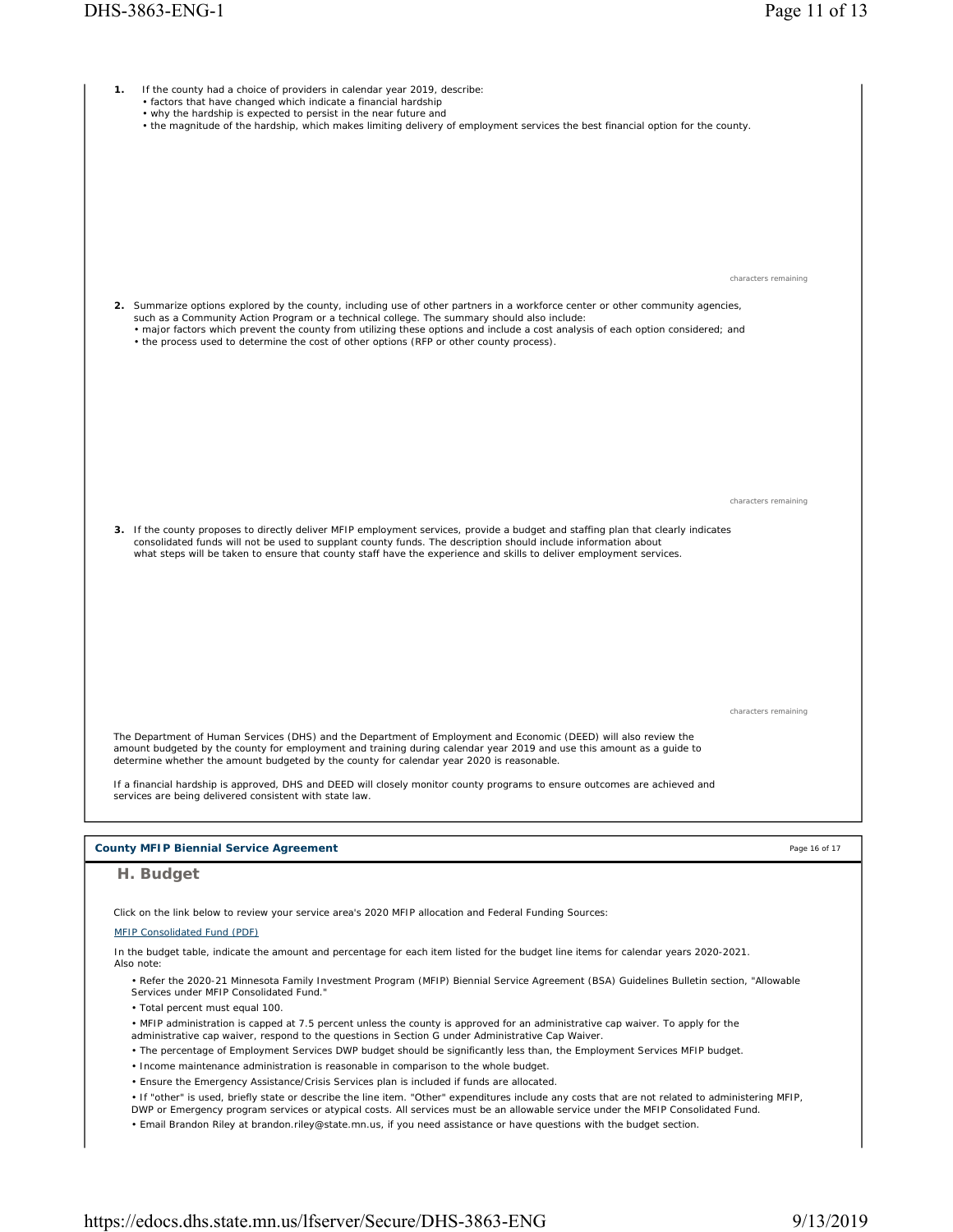# DHS-3863-ENG-1

| Page 12 of 13 |  |  |
|---------------|--|--|
|               |  |  |

| 2020 Budget            |         |                                                                                                                            |
|------------------------|---------|----------------------------------------------------------------------------------------------------------------------------|
| <b>Budgeted Amount</b> | Percent | Line I tems                                                                                                                |
|                        |         | Employment Services (DWP)                                                                                                  |
|                        |         | Employment Services (MFIP)                                                                                                 |
|                        |         | Emergency Services/Crisis Fund                                                                                             |
|                        |         | Administration (cap at 7.5%)                                                                                               |
|                        |         | Income Maintenance Administration                                                                                          |
|                        |         | Incentives (Include the total amount of funds budgeted for participant incentives but don't include support services here) |
|                        |         | Capital Expenditures                                                                                                       |
|                        |         | Other 1                                                                                                                    |
|                        |         | Other 2                                                                                                                    |
|                        |         | <b>Total</b>                                                                                                               |
|                        |         |                                                                                                                            |
| 2021 Budget            |         |                                                                                                                            |
| <b>Budgeted Amount</b> | Percent | Line I tems                                                                                                                |
|                        |         | Employment Services (DWP)                                                                                                  |
|                        |         |                                                                                                                            |
|                        |         | Employment Services (MFIP)                                                                                                 |
|                        |         | Emergency Services/Crisis Fund                                                                                             |
|                        |         | Administration (cap at 7.5%)                                                                                               |
|                        |         | Income Maintenance Administration                                                                                          |
|                        |         | Incentives (Include the total amount of funds budgeted for participant incentives but don't include support services here) |
|                        |         | Capital Expenditures                                                                                                       |
|                        |         | Other 1                                                                                                                    |
|                        |         | Other 2                                                                                                                    |
|                        |         | <b>Total</b>                                                                                                               |
|                        |         |                                                                                                                            |

## **County MFIP Biennial Service Agreement**

**Certifications and Assurances**

## **Public Input**

Prior to submission, did the county solicit public input for at least 30 days on the contents of the agreement? No Yes

Was public input received?

No Yes

If received but not used, please explain.

**4000** characters remaining

Page 17 of 17

 $\widehat{\phantom{a}}$ 

 $\checkmark$ 

#### **Assurances**

It is understood and agreed by the county board that funds granted pursuant to this service agreement will be expended for the purposes outlined in Minnesota Statutes, section 256J; that the commissioner of the Minnesota Department of Human Services (hereafter department) has the authority to review and monitor compliance with the service agreement, that documentation of compliance will be<br>available for audit; that the county shall make reasonable efforts to comply with all MFIP apply for available state and federal funding for services within the limits of available funding; and that the county agrees to operate MFIP in accordance with state law and federal law and guidance from the department.